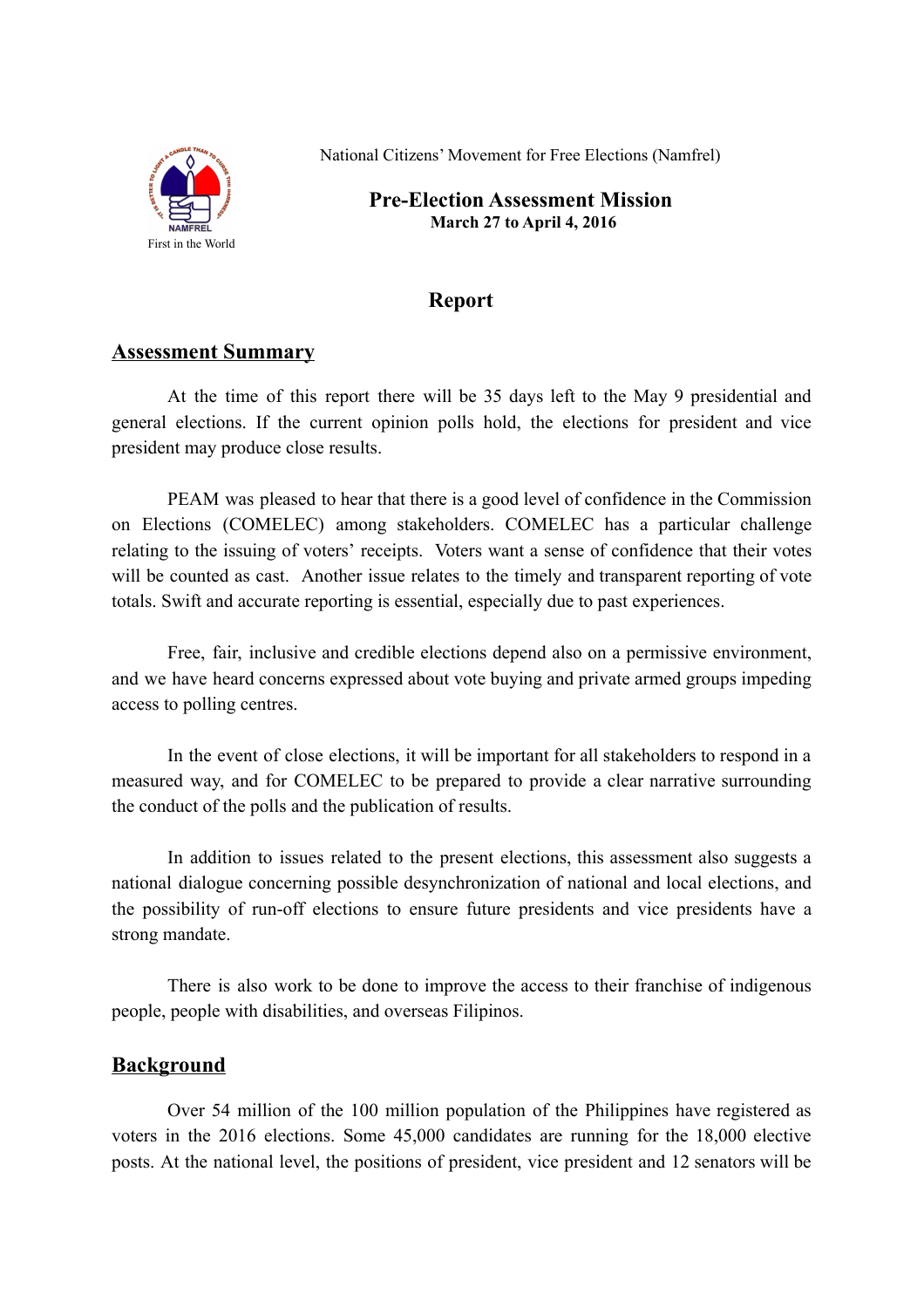contested, each with a six-year tenure. At the local level, positions of town and city mayors, vice mayors, provincial and regional governors, vice governors, members of the local council and regional assembly and district and party list representatives will also be up for election, each with a three-year term.

The 2010 Presidential elections were the first nationally automated elections in Philippine history. Previously, all elections were manually done, in both the counting and canvassing of votes. The voter turnout in the 2010 presidential elections was at 74 percent while in the 2013 elections, the turnout was at 77 percent.

For the 2016 elections, 95,317 voting counting machines will be used and deployed to the 92,509 polling stations across the country. Voting will be managed and operated by a three-member Board of Election Inspectors (BEI) in each of the stations composed of public school teachers of the Department of Education. Alongside the BEI in each of the stations are party watchers and nonpartisan election monitoring groups who will observe on the election day.

The COMELEC is the principal government agency constituted to enforce and administer all laws on the conduct of elections and adjudicating election-related complaints on electoral contests. The body is headed by seven commissioners appointed by the president. They are an independent agency able to exercise fiscal autonomy to ensure efficient operation and to free themselves from political interference. They also serve as the registrar of political parties. The COMELEC administers the elections across the country as well as in close to 70 other countries for Filipinos overseas.

# **Recent Developments**

#### **Voter Receipts**

In a petition by a senatorial candidate, the Supreme Court recently voted 14-0 to instruct COMELEC "to enable the [printed] vote verification feature of the vote counting machines." COMELEC has taken steps to comply with the ruling.

#### **Candidate Qualifications**

In the presidential candidacy of Sen. Grace Poe, an independent candidate, COMELEC ruled in December to disqualify her on the grounds that she failed to satisfy the citizenship and 10-year residency requirements provided in the Constitution. The Supreme Court reversed the ruling by the COMELEC in March, concluding that Poe is qualified to run for president and has satisfied the residency and citizenship requirements of her candidacy.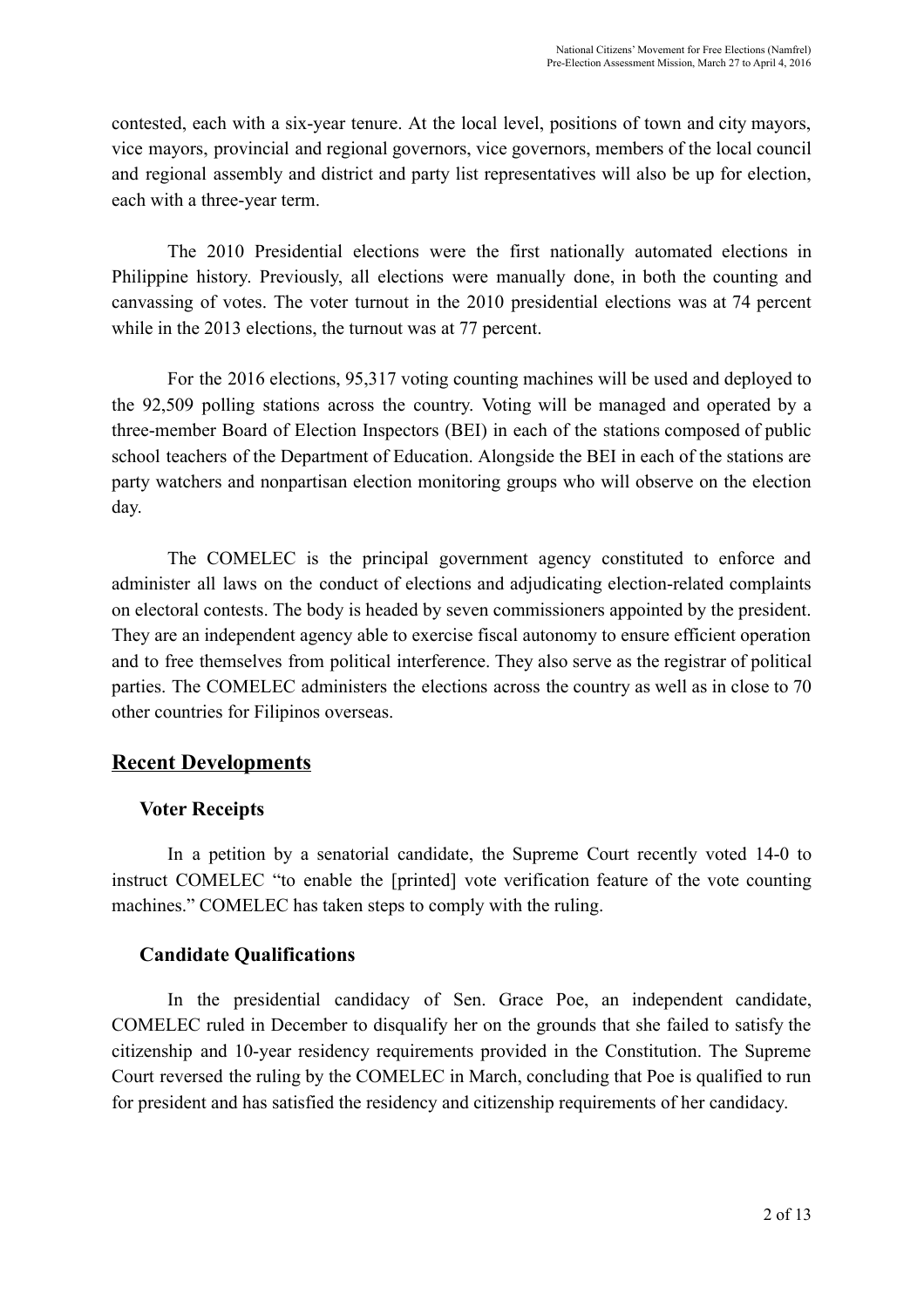### **Campaign Finance**

In March, the Philippine Center for Investigative Journalism (PCIJ) issued a statement that from March 2015 to January 2016 advertising spending from major presidential and vice-presidential candidates had already topped PhP 6.7 billion, putting the 2016 national elections on course to be the most expensive in Philippines history.

### **Presidential Debates**

To enhance voter education, three debates for presidential candidates and one for vice presidential have been organized by the COMELEC. This undertaking is in coordination with the major media companies of the country [print and online]. The next presidential debate is scheduled to be held on April 24 at the University of Pangasinan, Dagupan City in a town hall format. The vice presidential debate will be held on April 10 at the University of Santo Tomas. These debates have received a strong market share surpassing viewer ratings for comparable time programming on the major media networks and have generated significant social media interest.

# **Issues and Concerns**

## **Election Preparations**

That all the stakeholders and the public accept the results of a closelycontested presidential and vice-presidential races as credible is a general concern. How ready will the various institutions be should the results come into question is a scenario that the interlocutors could not quite articulate. In turn they express that measures to improve the credibility of the process be put in place and explained to all the stakeholders. Some of these measures such as the Voter Verifiable Paper Audit Trail (VVPAT) are already in place. But the publication of the individual precinct results and the random manual audit will also be important.

There appears to be no universal endorsement of the counting machines. Contestants and other stakeholder representatives seem confident on the functionality of the machines although information technology professionals maintain their reservations.

Finally, the requirement to print voter receipts has delayed the roll-out of vote counting machines. Given that in 2010 there was an instance of a mismatch between ballot papers and machine configuration, we are concerned that the lateness of final testing and sealing has the potential to lead to a recurrence of the issue.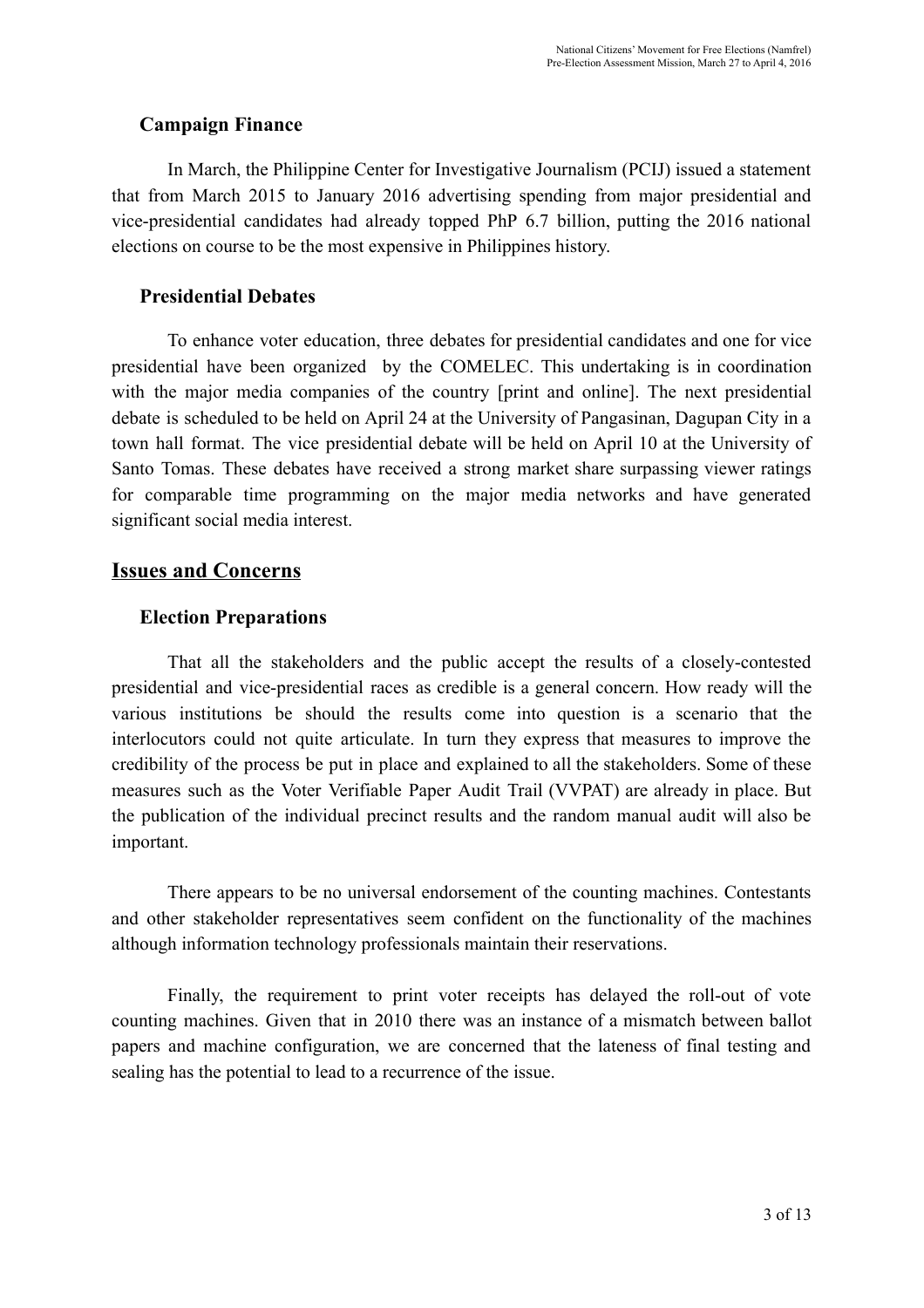#### **Campaign Costs**

The cost of candidacy and in getting elected appears to be very high. A bulk of the costs for national candidates are for publicity through traditional media. Local costs also include ad placements in the media but are more concentrated on logistics, mobilization and provisions for campaigners and supporters. While there are clear steps taken by the COMELEC to improve the accuracy of the reporting, vote buying seems to be a generally admitted practice, which cost could never be accounted. Coverage and timeliness in reporting campaign expenses and contributions received from contestants are viewed as inadequate to fully reflect the cost of the campaigns. The unadjusted low spending limits drives contestants to not properly report and fully account costs.

#### **Unopposed Elections**

From 12 and 16 percent of the number of provincial, congressional, and town and city races are unopposed -- the most compared to the previous exercises. Voters are essentially denied choices in these conditions, and there appears to be no legal and procedural remedies to address this.

Stakeholders explained that it is hard to compete against entrenched politicians, or go against political families whose members have fanned out to establish dynastic control of electoral positions in a province. Going up against third-termers, who are really difficult to unseat, was also seen as a factor. Inability of parties, which are already weak to start with, to field candidates is another explanation. Intimidation, too, plays a role discouraging would-be contestants to pursue candidacy.

### **Findings and Recommendations**

#### **Election Administration**

#### **1. Use of Vote Counting Machines (VCMs)**

PEAM heard from some information technology practitioners that the use of VCMs is undesirable due to the difficulty of ensuring faithful recording of votes. However, the alternative, manual count of votes is not only timeconsuming, but is susceptible to human error and corrupt conduct. Given the order by the Supreme Court to produce a VVPAT, there are a number of immediate challenges facing COMELEC…

First, the on-screen verification functionality is to be disabled, saving at least two hours in each polling place, but giving voters only one chance to mark their ballot papers correctly. COMELEC has produced excellent posters showing the right and wrong ways to mark a ballot. PEAM believes these could be augmented by laminated sheets, which could be passed among, and discussed by, voters waiting in queue.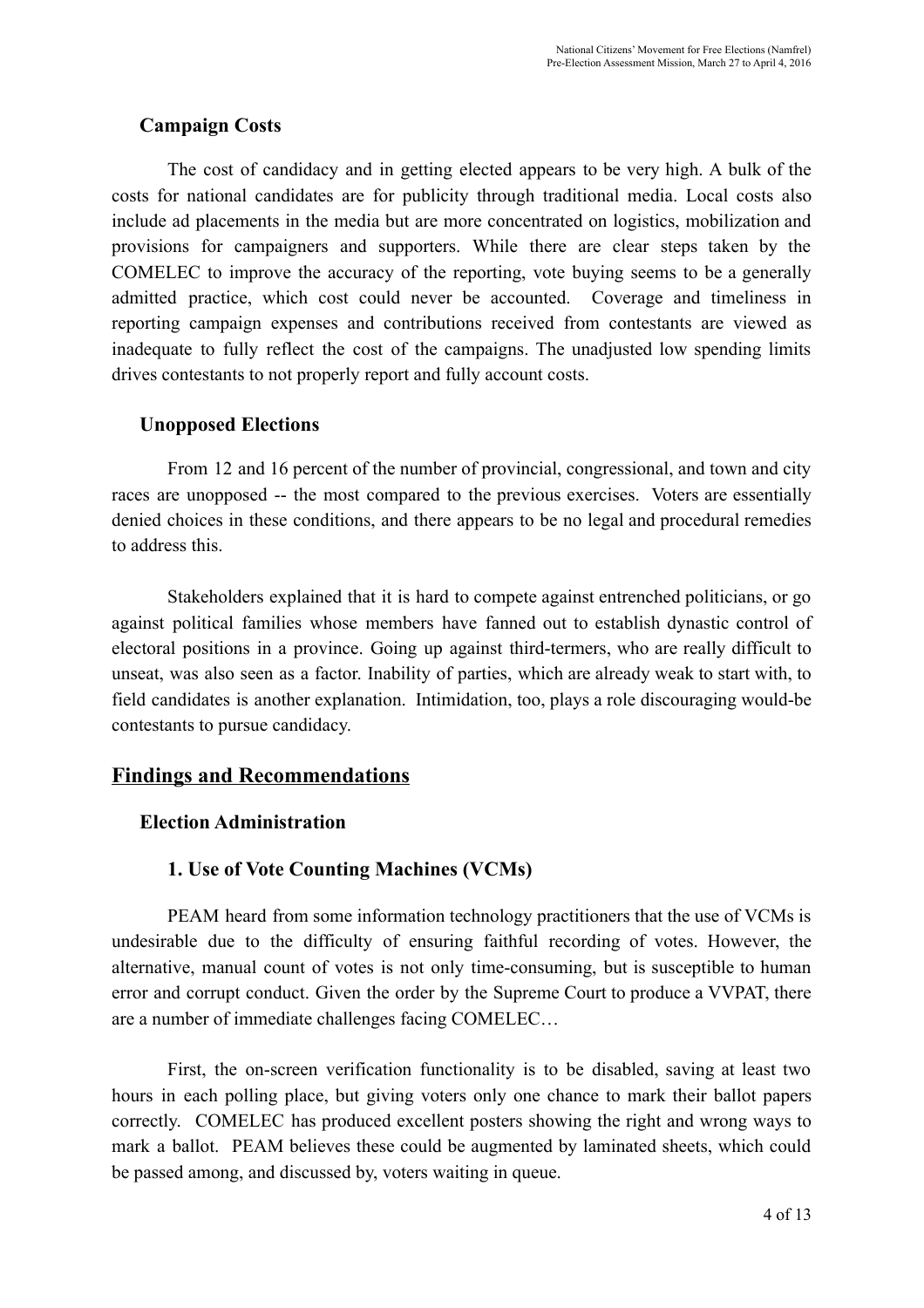## *Immediate recommendation: That COMELEC reproduce its "right and wrong ways to mark a ballot paper" poster on laminated sheets to be handed among, and discussed by, voters waiting in queues*

Second, VVPATs, or receipts, will need to be cut from the VCM paper roll and initialled by polling officials, occupying their time and attention, and providing an opportunity for the secrecy of the ballot to be compromised.

Third, receipts provide voters with a record of their transaction, but no opportunity to correct it. Polling officials are required to make a journal entry of any ensuing complaints, and PEAM fears this could lead to an excessive workload.

## *Immediate recommendation: That COMELEC consider appointing a fourth polling of icial, at least in busier precincts, to mitigate potential bottlenecks in polling*

Fourth, if the paper roll becomes completely exhausted, the VCM will have to be rebooted. PEAM was told this could take 1530 minutes later in the day. This has the potential to cause excessive delays, and can be avoided if the paper roll is replaced as it nears exhaustion. Given that each VCM will consume 10-15 rolls of paper, this will be an essential training message.

## *Immediate recommendation: That COMELEC stress the importance of replacing VCM paper reels before they are exhausted in polling of icial recall training*

The PEAM also noted that vote marks bleed from one side of the ballot to the other. While this is not a practical issue (it will not invalidate ballots), it may cause a number of time-consuming questions during polling.

### **2. Voter Information**

PEAM understands that some tenders to produce the 54 million voter information sheets (VIS) are still open, and that, at previous elections, VIS have not been distributed in time for polling day. The VIS contains critical information as to the voter's allocated precinct and its location and will minimise confusion and inquiries on polling day.

#### *Immediate recommendation: That COMELEC expedite production and distribution of VIS*

### **3. Canvassing and Publication of Election Results**

In principle, each VCM will make three identical transmissions, one each to the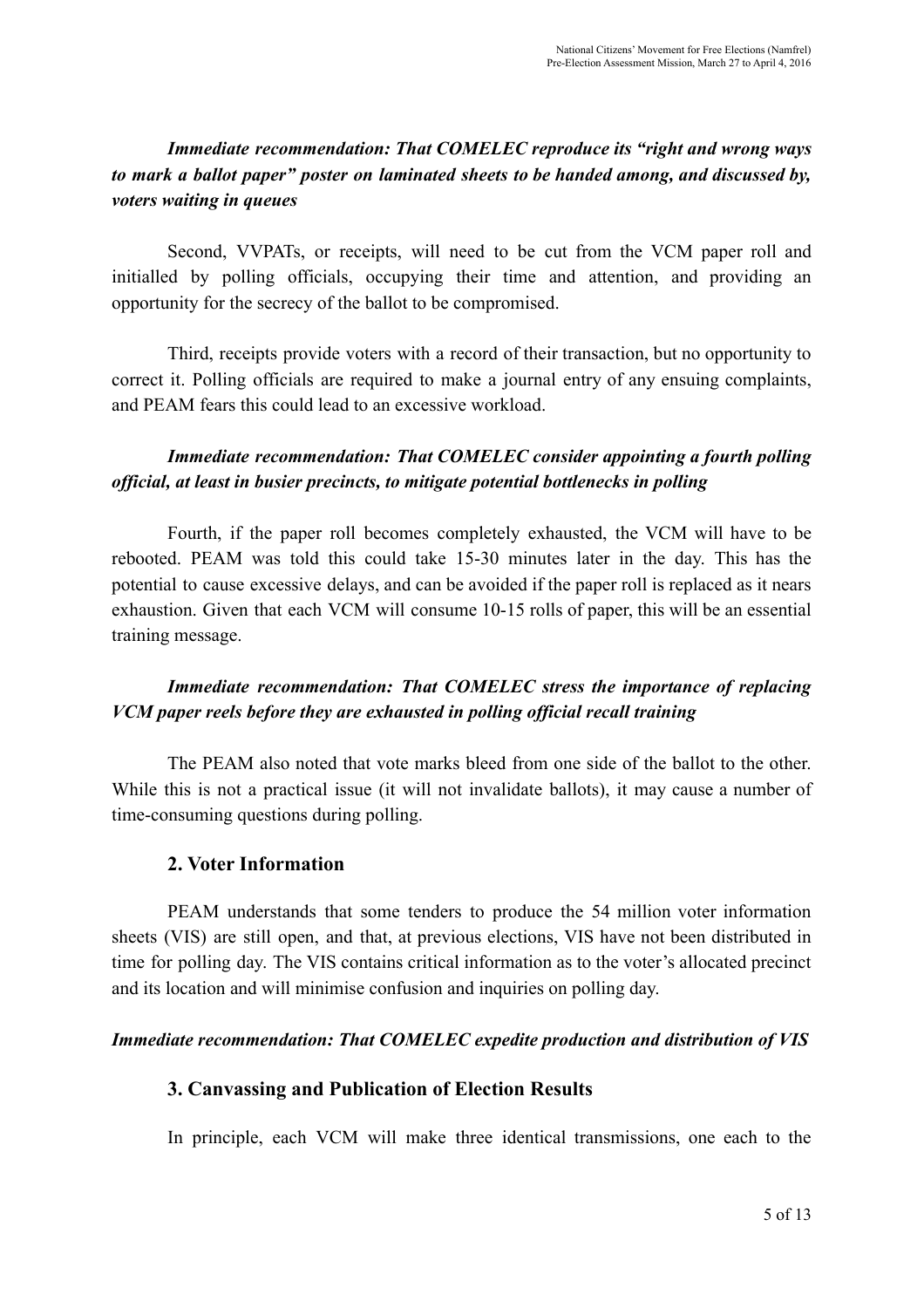Municipal Board of Canvassers, the COMELEC central server, and the COMELEC transparency server.

We have heard that, at previous elections, large numbers of precinct results were not transmitted, so creating significant, and probably unnecessary, mistrust in election results.

While COMELEC's service provider is contractually required to transmit 100 percent of precinct results within 24 hours, in an undertaking of this scale, it is probably inevitable that some failures will occur, or that transmissions will be received by one or two, but not all three, servers.

#### **4. Random Manual Audit (RMA)**

The RMA will be an important undertaking to build confidence in the accuracy of VCMs.

Clearly, there will be cases of ballots where the voter's intention is clear to a human eye, but nonetheless has not been read by a VCM in accordance with the machine's settings. Auditors will need to be careful to distinguish these cases from any cases of outright failure to read marks, and from any spurious reading of marks.

*Immediate recommendation: That RMA protocols carefully distinguish between ballot paper marks not scanned in accordance with VCM settings from outright failure of VCM scanning*

### **Campaign Finance**

PEAM heard concerns from numerous stakeholders that campaigns are "very expensive, so expensive". Expenses, more so for national and local candidates, go to TV and radio in the form of commercials. The other components are logistics, food and allowances, the production of materials and sample ballots, and lawyers' fees. Political stakeholders are in agreement that current limits on election spending appear to be too low to be realistic. Overspending seems to be the norm and few appear to be reporting properly.

COMELEC has gained significant ground in enforcing laws and regulations on campaign finance reporting by parties and contestants. It could seek a perpetual ban on candidacy for some 2,000 individuals who failed to submit a report on contributions and expenses in the previous elections. The newly set up Campaign Finance Unit at the COMELEC has oversight and is proactively setting the conditions for truthful and timely reporting by providing digital file templates and clear guidelines to the contestants. COMELEC has also warned corporations that they are prohibited from making any contributions to parties and candidates.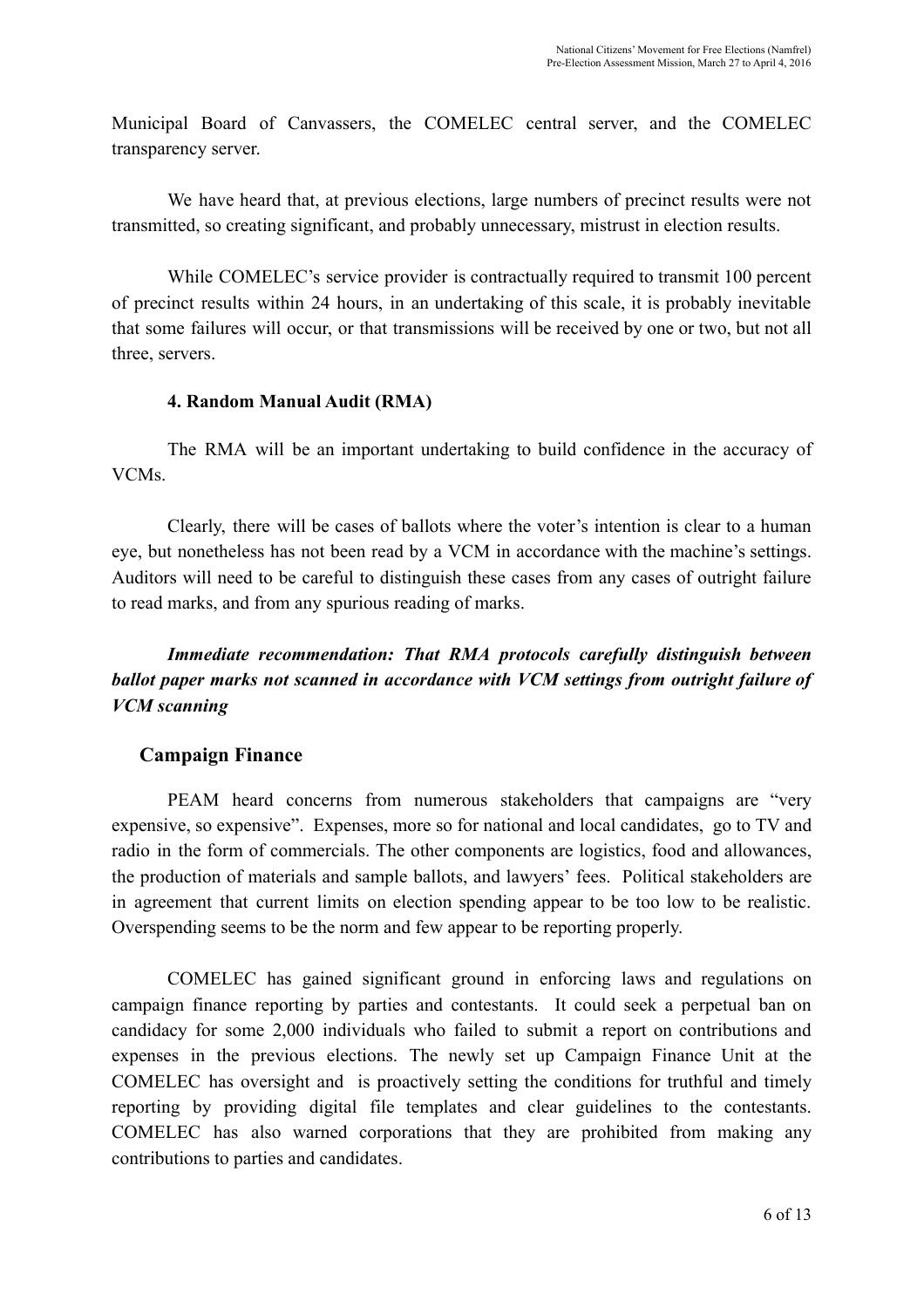The Campaign Finance Unit is a small outfit tasked to do a huge amount of work. While they have instituted a set of improvements to facilitate for candidates and parties to report on completely and on time, they believe that all contributions to and expenses of the campaign will not be completely reported. They admitted that it would be very difficult for them to track expenses and contributions from donors.

Corporations channel donations through individuals: they do give to campaigns, in most cases to all, and the amounts may vary and be secretly higher for candidates they favor. Some stakeholders say political contributions are important to the survival of some enterprises.

There appear to be voters who have been relocated by the local government unit to suburban areas who are still in the list of voters in the city or municipality they were relocated from. They will be bussed back to these places on the day of voting. Political patronage is needed to keep these voters loyal and would be maintained throughout the period in-between elections. One interlocutor describes it as "systematic, long-term, and continuous." The political finance reporting system would never be able to account for these election-related costs.

Vote buying seems to be prevalent and concerns the contestants, too. Some see this as an exchange transaction, without regard to its negative implications or consequences after the elections and during the period of governance of the elected official. They come in the form of goods, rice, and other food stuff, or other new forms like cash cards. The poor are most vulnerable.

The Bureau of Internal Revenue requirement for official receipts in the transactions is deemed by contestants as a significant step towards better accounting of electoral finance.

*Recommendation 1: That the Campaign Finance Unit of COMELEC be better resourced to carry out its functions*

#### *Recommendation 2: That legislators set realistic campaign spending limits*

*Recommendation 3: That legislators consider whether state subsidies could operate to reduce the cost of spending by individual candidates, thereby making candidacy less expensive and probably more inclusive*

#### **Electoral Contests**

There are at least 477 elective posts that are uncontested in these elections. Twelve gubernatorial and 11 vice gubernatorial posts (12 and 11 percent of 81 provinces,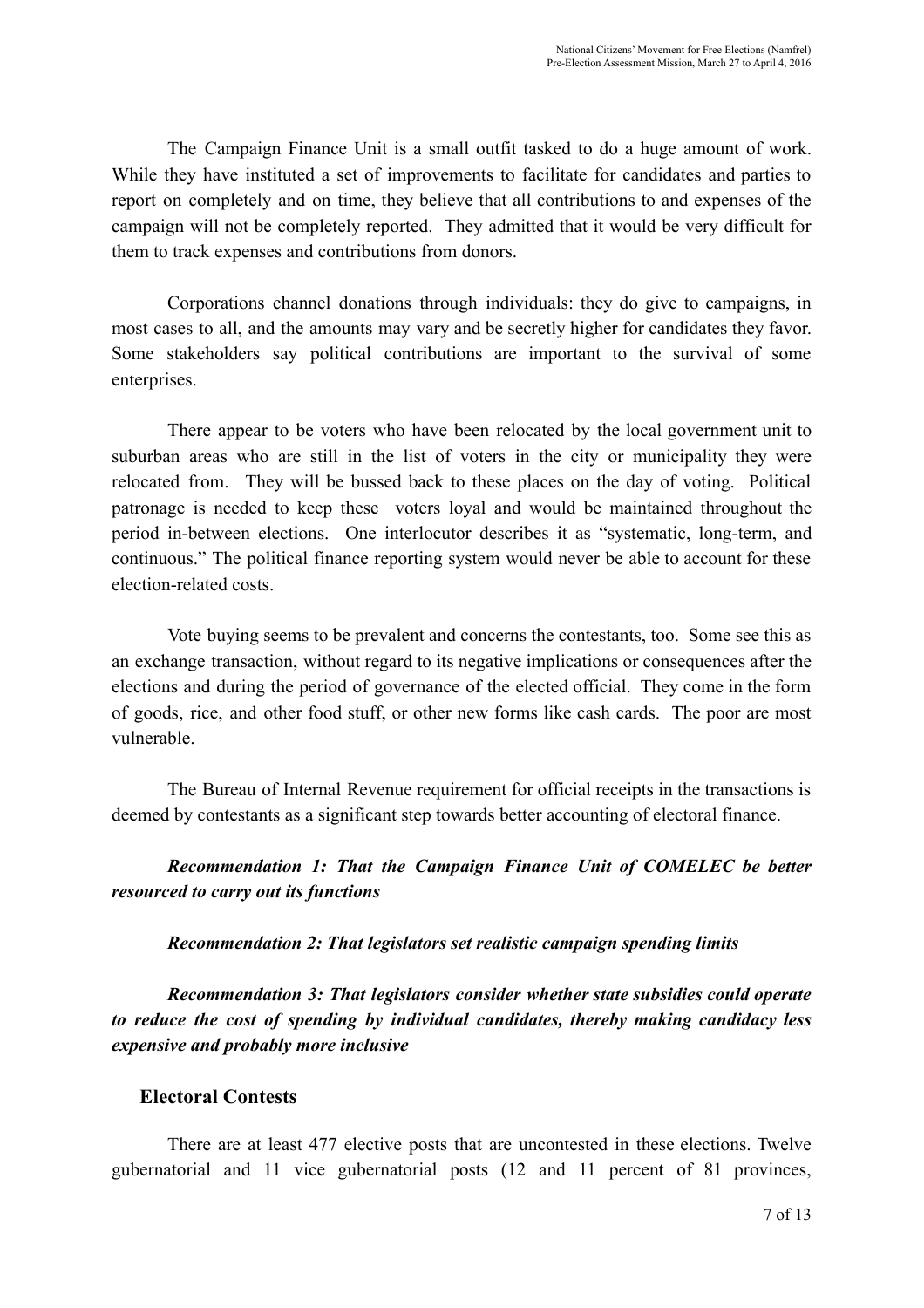respectively); 38 district representatives (16 percent); and 200 mayors and 216 vice mayors (12 and 13 percent respectively).

Control by "political bosses" means their likelihood of being able to command voters to vote one way or the other, a term stakeholders referred to as "command votes." This makes the bosses key in determining the outcome of the presidential and senatorial elections, especially in closely contested elections such as the one expected on May 9. One interlocutor alluded to local political bosses holding undue sway with elected regimes.

Dynastic political control and prolonged stay in power of politicians in an area also means that they are likely to control economic activities there. They also extend to putting up their own party-list organizations as another area of competition or trying to get members elected into congress. There are also indications of control or ownership of private armed groups (PAG) in such areas. Apparently many do not see anything undesirable with political dynasties and to them these are akin to family businesses.

In some places where posts are actually contested, the exercises are really extensions of the long rivalry between families fought in the electoral stage. The police and the COMELEC classify these places as those with "intense political rivalry" and list them among the election watchlist areas (EWA), also referred to as hot spots.

Particularly in Mindanao and in some areas in Luzon, local political bosses and rival families stage the failure of holding elections in towns and villages. The level of their rivalry is such that they could manipulate the holding or non-holding and postponement of elections to favor them. Even securing the environment for voters to vote could sometimes mean clearing the way for one group to be able to cast their vote.

A contestant revealed to the mission that uncontested posts also a result of horse-trading. Before the elections they would negotiate with each other on where to field candidates and which places they would contest or not contest.

The establishment of regional or local political parties is sometimes an off-shoot or a result from falling-out with the national established parties. The splintered group would leverage itself as a player to be approached by national or local candidates to secure command votes for them.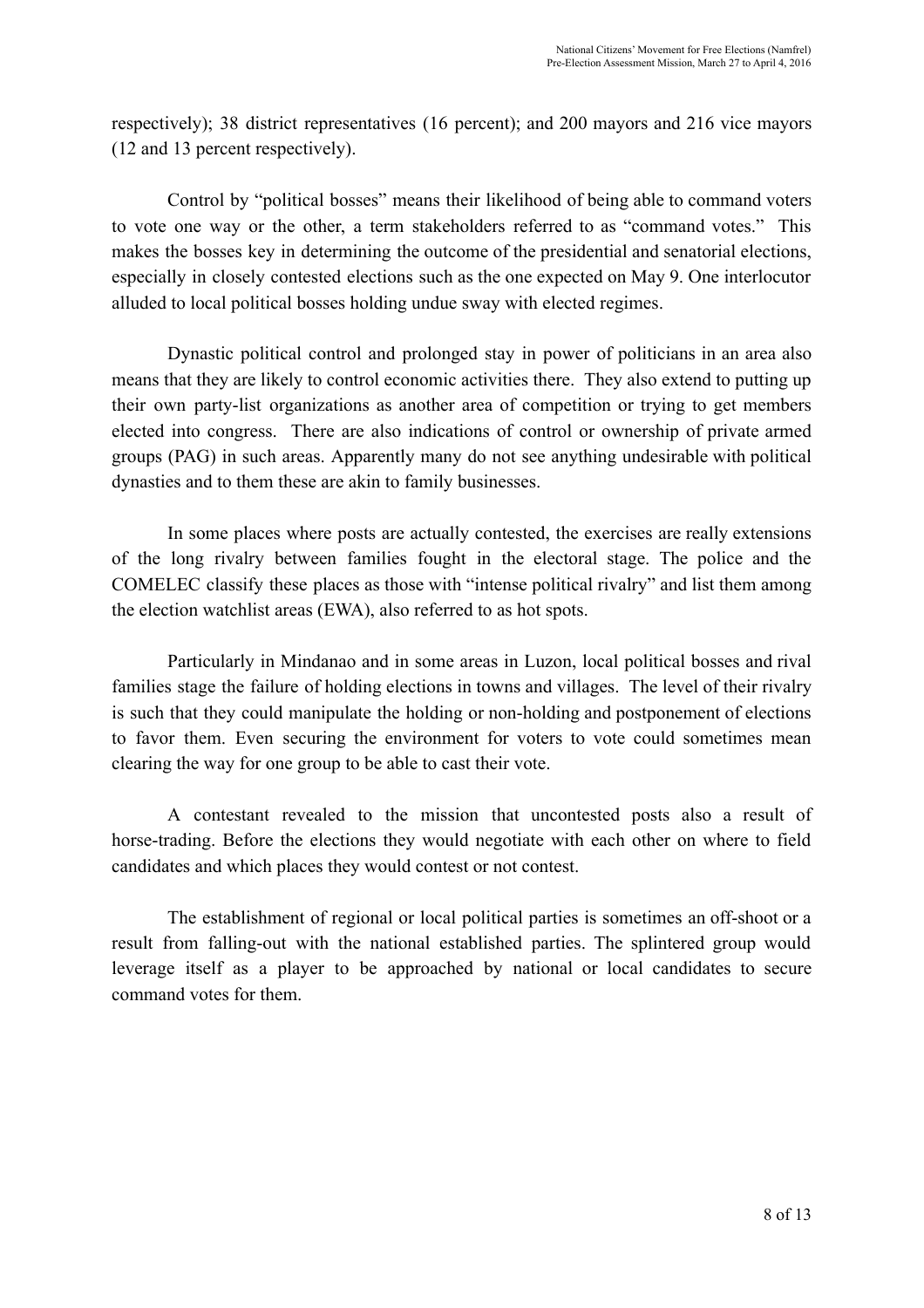## **Citizen Participation**

#### **1. Women and Youth**

Women comprise 52 percent of voters, and youth between 18 and 30 years of age comprise 49 percent of voters. When fully engaged, their sizeable numbers could influence the results of the elections and eventually change the fabric of public governance.

The Philippine Commission on Women indicates that the country has a well-developed legal framework for the attainment of 50/50 gender balance in politics and decision making bodies. However, only 19 percent of the candidates are women.

The preferred medium by the youth for accessing and consuming information is social media. While candidates still use traditional media to push information to them, more and more efforts are put to reaching the youth through social media.

*Recommendation 1: That COMELEC explore ways to intensify current ef orts and work alongside political parties and civil society organizations to create the conditions for fair and competitive elections in order to encourage women to be represented in politics through elections*

*Recommendation 2: That COMELEC explore ways to fully utilize the social media to reach the youth to encourage their participation in elections*

*Recommendation 3: That COMELEC capture and publicize data on youth and women participation in the elections through voter turnout, gender representation among polling, etc.*

#### **2. Overseas Absentee Voters**

The COMELEC has established overseas absentee voting in the different countries where there are overseas Filipino workers. This allows Filipinos abroad to vote on the national level, through registering in their respective embassies. Voter registration for the overseas absentee voting has increased, reaching 1.376 million overseas voter out of the estimated 10 million OFWs. In the 2013 elections, there were around 737,759 registered overseas absentee voters. The turnout in 2010 was 17 percent, and 25 percent in 2013. The challenge is to increase participation.

*Recommendation: That COMELEC explore methods of online and postal registration and voting to facilitate participation by overseas Filipino citizens*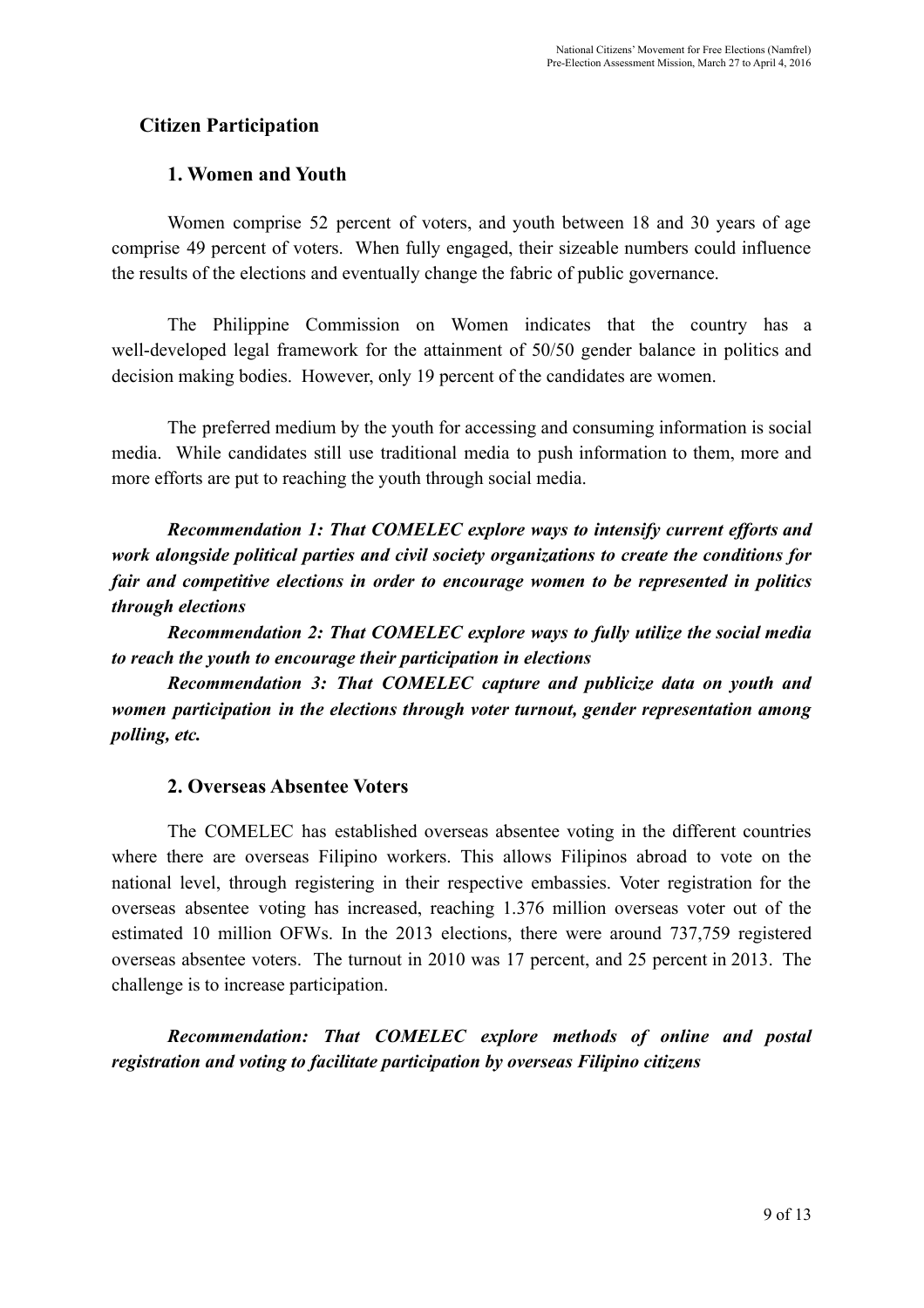### **3. Indigenous People**

It has been noted by members of the National Commission on Indigenous Peoples that traditional indigenous people from the hinterlands have difficulty getting their names in the voters' list due to distance. Consequently, they are disenfranchised.

#### **4. Persons with Disabilities (PWDs)**

While a law has been passed that alleviates some of the difficulties PWDs experience when voting such as ground floor precincts, the law does not go far enough. Most of the PWDs are staying at home or in hospitals. Going to the voting centers is an ordeal witnessed in past elections.

*Recommendation 1: The COMELEC may want to consider alternative registration procedures for the indigenous people and for persons with disabilities. Enumerators may be sent to their respective areas or residences and online registration which is being done now for overseas absentee voting may be extended to persons with disabilities.*

*Recommendation 2: Similarly alternative voting procedures such as a mobile ballot box may be provided to indigenous people from far places and for PWDs unable to go to the precinct. Postal voting may have to be considered too.*

### **5. Prisoners**

Prisoners are allowed to vote provided their cases are not yet decided with finality. Issues on residency has restricted their eligibility to vote. Similarly their limited option to voting for national positions only has dampened their desire to participate in the elections.

*Recommendation: It is recommended that the residency issue be construed liberally to favor the detainee. The principle of inclusive elections favor such application of the rule on residency. A prisoner then has to be considered a voter of his residence prior to incarceration. That said he should be allowed also to vote for the local candidates in the area of his last residence.*

### **Election Security**

The COMELEC through its deputation of the police and the armed forces is charged with securing the electoral environment. Under the program "secure and fair elections (SAFE)," various national and local coordinating mechanisms are in place to track and address security issues. Included in these are the confiscation of loose firearms, cantonment of registered firearms; activities that are being undertaken to carry out the gun ban during elections. The overall assessment of the security personnel of the situation thus far is that "the threats remain manageable."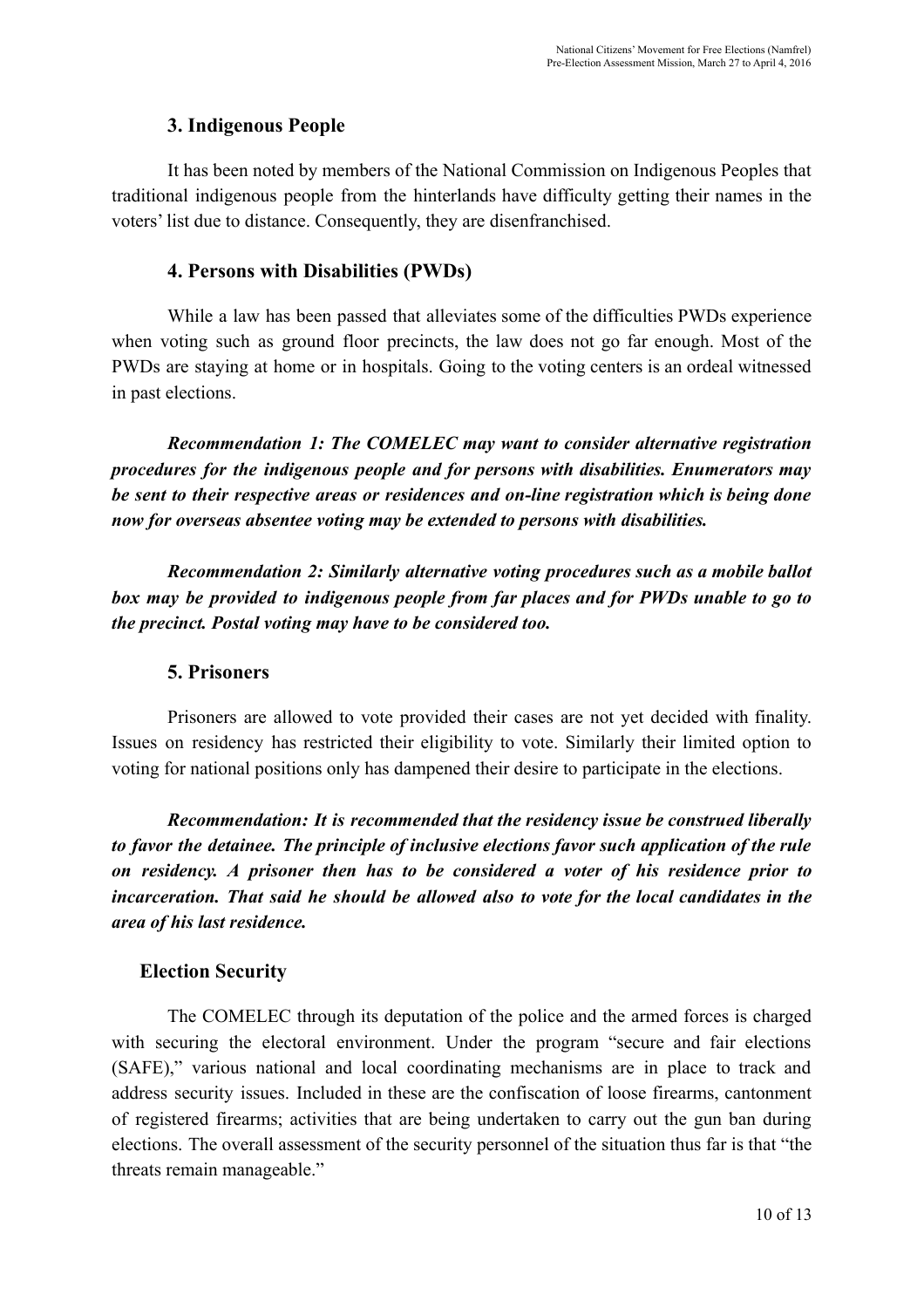The presence of private armies employed by politicians is a perennial security problem. The police have also indicated the contributory factors that places a challenge on the security forces like intense rivalries among politicians, candidates vying for the same positions and family feuds particularly in the ARMM area. These families normally have their own private armies. The presence of organized threat groups like the Communist Party of the Philippines-National People's Army (CPP-NPA) and rogue elements of the Moro National Liberation Front (MNLF) are considered risk factors and can be contributory to cheating in the elections.

Reports say that politicians had to pay a sum to enter an area and to secure a "permit-to-campaign." An innovation of this activity is what they call "permit-to-win", which is acquired through demanding a negotiated sum to be paid to ensure a win.

It has been observed by some that the security challenges in Mindanao are more manifest now than at past elections and the potential for violence is greater. Security may be more challenging in these elections because there are areas that are not completely controlled by the government. These areas are covered by the organized threat groups where the incidence of violence is greater. Another reason is that there is a prevailing disappointment among the Muslims in the non-passage of the Bangsamoro Basic Law (BBL). Also, family and clan feuds, though prevalent in the country, have been more pronounced in the Autonomous Region Muslim Mindanao (ARMM).

*Recommendation 1: Consider holding ARMM elections on a separate date so that the security forces can be concentrated in the area*

*Recommendation 2: The government, the COMELEC and the police forces must have the political will to sideline private armies. Only a decisive COMELEC and a determined police force can remove their influence.*

### **Longer-term Considerations**

#### **Discussion on Desynchronization of Polls**

Desynchronized polls mean there is a separate election for the national and local elections. It has been noted that the local elections turn out to be the more violent elections. First, this is because the incidence of violence is by far greater among local candidates and their followers. Second, with too many candidates vying for positions in the current synchronized elections where you can have as many as 650 names or parties, the differentiation among candidates is lost when it comes to their positions on issues, the elections tend to become personality based because the issues are lost. Third, during elections, some of the security forces are thinly spread out because they are deployed as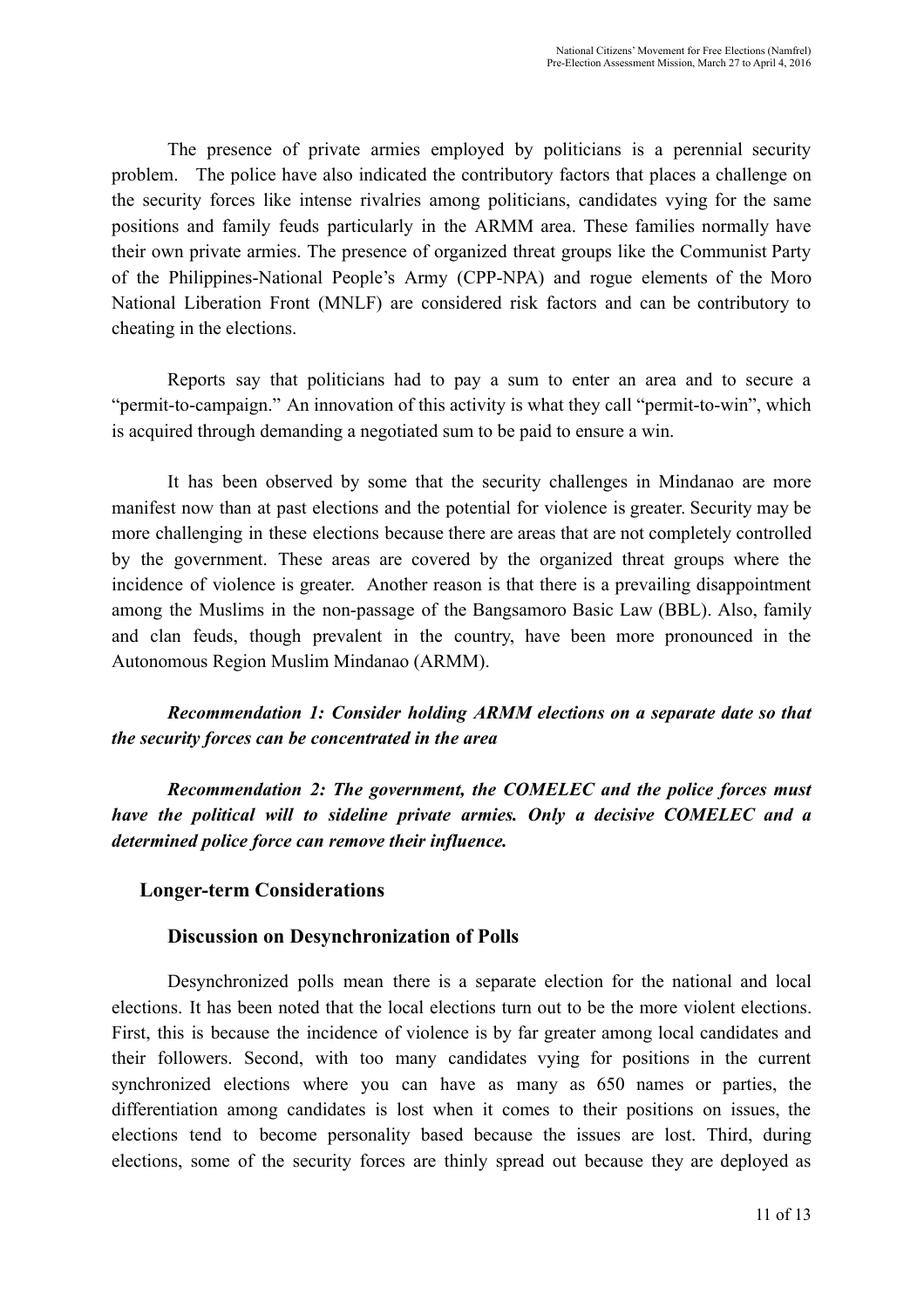security personnel for politicians. Due to the sheer number of elections in synchronized polls, voters may tend to vote for a slate instead of examining individual candidates.

#### **Discussion on Run-Off Elections**

At present, it is possible to win a presidential or vice-presidential election with a relatively small plural majority. Run off elections between the two most-voted candidates would ensure a strong mandate for the eventual winner. PEAM recognises that this is a constitutional issue, and simply notes that the matter may merit public debate in the years ahead.

### **About PEAM**

The pre-election assessment mission was organized to identify concerns and issues in advance of the May 9 national elections, as presented by Philippine stakeholders, and offer a series of recommendations to address them. Stakeholders included the electoral commission, representatives of the different political parties, the security sector, civil society organizations active in the elections, the media, political analysts, business and others.

The mission appreciates COMELEC for the access that they have granted and to the other stakeholders for their time and valuable contributions in informing the PEAM.

The members of the mission are (Ms) Izumi Chibana (Japan), lawyer and researcher on the Philippines, law and development and dispute resolutions; Rick Inderfurth (USA), former assistant secretary of state for South Asia and former U.S. special representative for Special Political Affairs to the United Nations; and Julian Type (Australia), former Electoral Commissioner of Tasmania and former deputy chair of the Joint Electoral Management Body of Afghanistan in 2005; Damaso Magbual, Namfrel national council member and chair of the Asian Network for Free Elections (ANFREL) and Telibert Laoc, Namfrel national council member, former Namfrel executive director, and international election specialist. The international members serve in a personal capacity.

The mission thanks the Australian Department of Foreign Affairs and Trade (DFAT) and the National Democratic Institute (NDI) for support to the international component of the endeavor. Namfrel wishes to thank the volunteers, individuals and organizations who have contributed to the mission.

# **About NAMFREL**

Namfrel is a nonpartisan, non-governmental volunteer-supported organization established in 1983 by various groups led by the business sector and the Catholic church. Its main purpose is to help ensure elections are free and fair. Its work on pollwatching, mobilization of at least half-a-million volunteers, and the Operation Quick Count (OQC) in